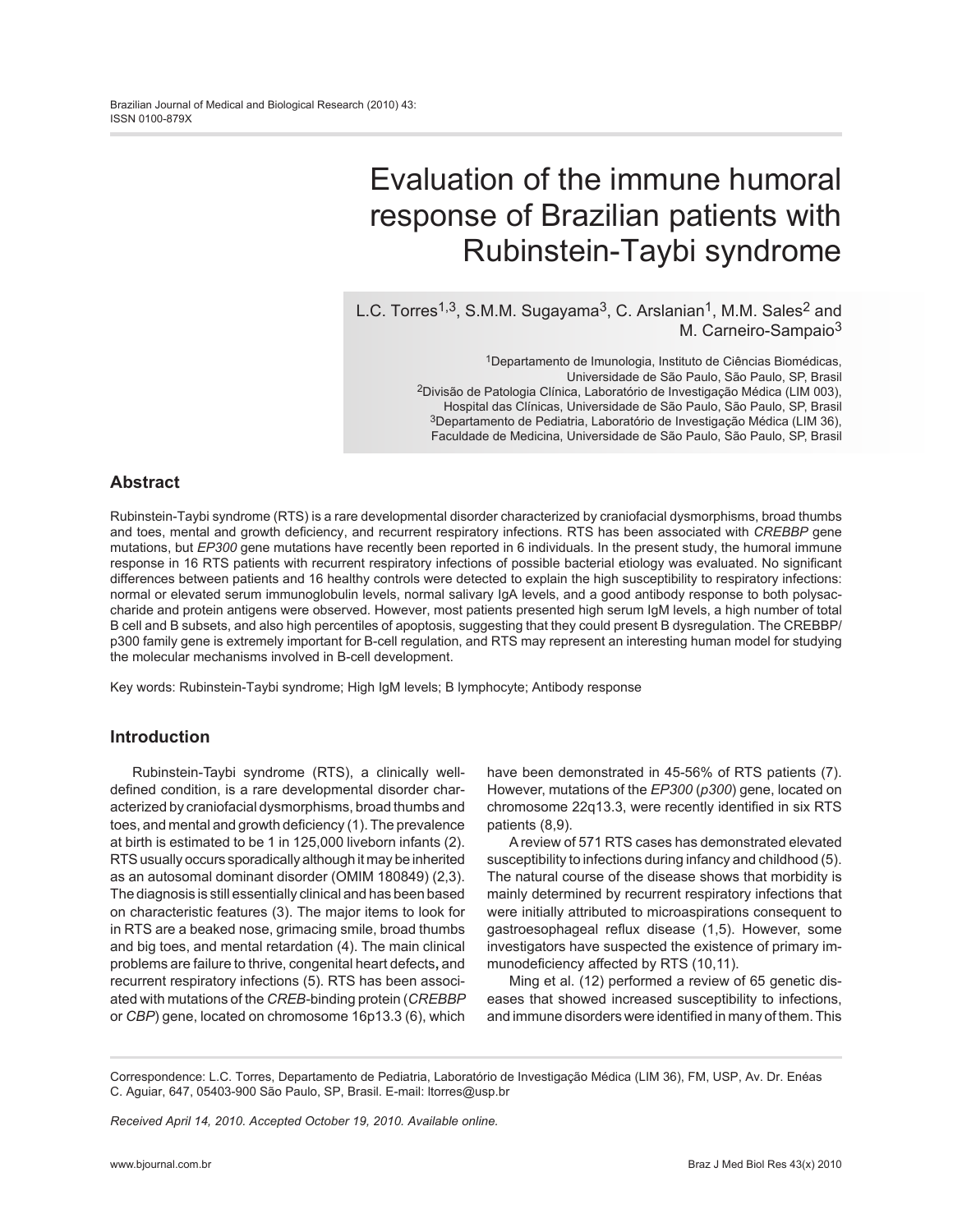review showed that most genetic diseases were concomitant with primary immunodeficiency and RTS was included as a syndrome associated with phagocytic immunodeficiency.

Immunological evaluation of a 4-year-old RTS patient who presented suppurative otitis media and purulent rhinitis during the first years of life revealed low numbers of T and B cells and low levels of IgM and IgG antibodies to polysaccharide antigens. High serum levels of IgA antibodies, normal levels of IgG subclasses (IgG1, IgG2, IgG3, and IgG4) failed to respond to the Pneumovax vaccine (11). A Brazilian RTS patient with gum inflammation and bleeding was subjected to study of dental aspects (13). Additionally, this patient had recurrent respiratory infections in the first decade of life. Therefore, the authors conducted an immunological screening, which revealed normal levels of serum IgG and IgA antibodies, high IgM levels, normal anti-tetanus IgG levels, normal absolute values of total leukocytes in peripheral blood, and of lymphocytes, neutrophils, basophils, eosinophils and monocytes, as well as normal percentages of  $T$  CD4<sup>+</sup> and  $T$  CD8<sup>+</sup> cells (13). However, despite the high susceptibility of RTS patients to recurrent infections, there have been few reports about the evaluation of their immunocompetence (10,11).

In the present paper, we report the results of an evaluation of the humoral immune response of 16 Brazilian RTS



**Figure 1.** *A*, Patient 13 at the age of 23 years. Note sloping forehead, downslanting palpebral fissures, broad nasal bridge, and beaked nose with the nasal septum extending well below. *B*, Grimacing smile and congenital kyphosis. *C*,*D*, Hands and feet of patient 13. Note that thumbs and halluces are radially deviated. *C*, Note the broad thumbs and *D*, broad halluces. Informed consent was obtained for publication of this figure.

patients with recurrent respiratory infections. Taken together, the data obtained in this study suggest that RTS patients present B-cell dysregulation.

## **Patients and Methods**

The diagnosis of RTS was first established by a pediatric geneticist using only clinical criteria (3). We studied a cohort of 16 unrelated RTS patients (4 males and 12 females, age range: 2-24 years). The study group consisted of children, adolescents and young adults with unequivocal RTS, defined here by the presence of the following four major clinical signs: short stature, typical facies, skeletal abnormalities, and mild to moderate mental retardation. The main features that allow a diagnosis of RTS are to be found in the face and limbs.

Figure 1 shows some clinical signs of one 23-year-old RTS patient. The facial appearance is striking: bushy and arched eyebrows, long eyelashes, downslanting palpebral fissures, broad nasal brigde, beaked nose with the nasal septum extending downwards, and grimacing smile (see Figure 1A,B). Broad thumbs and broad big toes are present in almost all cases. Thumbs and halluces are radially deviated in most patients (see Figure 1C,D).

Fifteen of our RTS patients had a normal karyotype at 450+ band resolution, except patient 2, who presented a *de novo* reciprocal translocation t(2;16) (q36.3; p13.3) (14).

An additional criterion adopted for inclusion in this immunological study was the presence of recurrent infections. All patients presented recurrent respiratory infections in the first decade of life, as well as urinary tract infections (see Table 1). The patients had five or more episodes of recurrent respiratory infections per year in the first decade of life, and other clinical findings. Our RTS patients showed some of the 10 warning signs for the investigation of primary immunodeficiency in children, as described by the Brazilian Group for Immunodeficiency Disease - BRAGID (www. imunopediatria.org.br). We did not observe abnormally enlarged lymph nodes or splenomegaly in our RTS patients. There was no consanguinity in any family. The clinical and laboratory protocols were approved by the Ethics Committee for Analysis of Research Projects of the Hospital da Clínicas da Faculdade de Medicina da Universidade de São Paulo according to the Brazilian Ministry of Health's Regulatory Guidelines (Resolution 196/96 of the National Council of Health). The parents of the RTS patients and 16 healthy controls signed an informed consent form prior to inclusion in the study.

#### **Antibody determinations**

Serum levels of total IgG, IgM, IgA, and IgG subclasses were determined by single radial immunodiffusion using a monoclonal antibody (mAb) obtained from Sigma-Aldrich, USA: clone I1011 for IgG, clone I1261 for IgA, and clone I8260 for IgM. For the IgG subclasses we used an mAb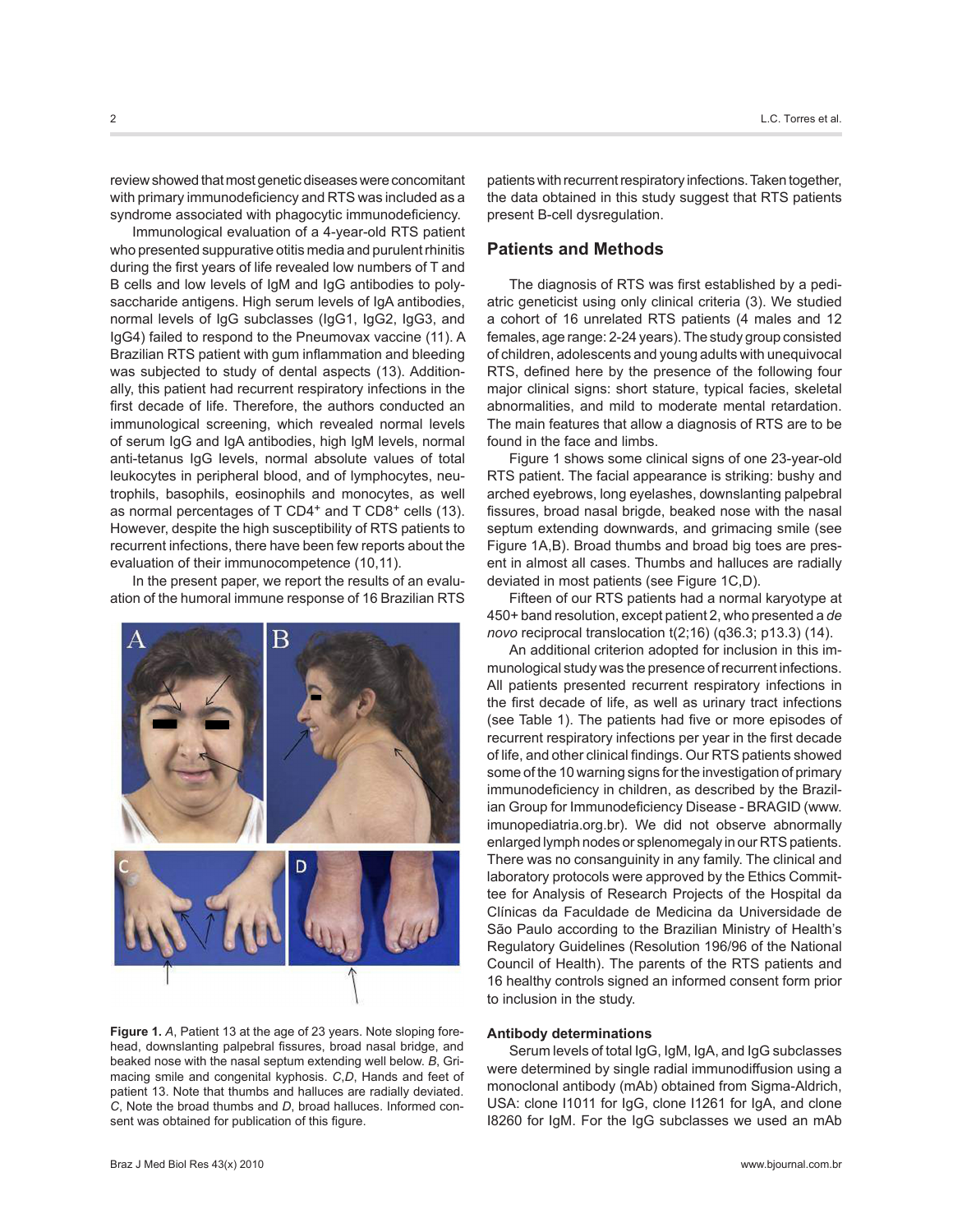obtained from Unipath, UK: clone JL512 for IgG1, clone Gom1 for IgG2, clone ZG4 for IgG3, and clone GB7B for IgG4. The results were compared to those for a group of 330 Brazilian age-matched controls (15). We also determined salivary IgA levels in 9 patients using an ELISA technique with an mAb from Sigma-Aldrich, clone I0884. Samples of unstimulated whole saliva were obtained from 9 RTS patients.

The production of IgG antibodies against protein and polysaccharide antigens was evaluated in all patients for the tetanus toxoid and for the pneumococcal polysaccharide vaccine antigens, respectively. Patients were vaccinated with the 23-valent pneumococcal polysaccharide vaccine (Pneumo23®, Aventis Pasteur, France) and blood samples were collected before and 4 weeks after immunization. Antipneumococcal IgG antibodies against serotypes 1, 3, 4, 5, 6B, 9V, 14, 18C, 19F, and 23F (ATCC, USA) and IgM antibodies against pneumococcal serotypes 1, 3, 6B, 9V, and 14 (ATCC) were determined using a modified ELISA protocol (16,17)**.** An adequate response to an individual polysaccharide was arbitrarily defined as a post-immunization antibody concentration equal to or higher than 1.3 mg/mL or a minimum 4-fold increase over the baseline value (16,17).

All patients with RTS had received the tetanus toxoid vaccine according to the schedule recommended by the Brazilian Ministry of Health. Anti-tetanus toxoid IgG antibodies present in serum samples from RTS patients were measured by ELISA using tetanus toxoid as antigen (Butantan Institute, São Paulo, SP, Brazil). The antibodies against protein-tetanus toxoid are T cell dependent and antibodies against carbohydrates are T cell independent.

Serum IgM antibody titers for the ABO group (isohemagglutinin) were measured by the agglutination technique using the Referencells-4 kit (Immucor, Belgium). The isohemagglutinins are natural antibodies of the IgM class, i.e., they are produced without stimulation.

### **Determination of absolute number of B cells and B-cell subtypes**

We also carried out immunophenotyping of blood lymphocyte samples using a FACSCalibur Becton Dickinson (BD, USA) flow cytometer at 488 nm, and cell surface markers for human leukocytes. Peripheral blood samples were double or triple marked with anti-human mAb from Biosciences Pharmingen (USA): anti-CD45-PECy5 (clone HI30), anti-CD20-FITC (clone 2H7), anti-CD27-PE (clone MT271), anti-CD5-PECy5 (clone UCHT2), anti-IgM-PE (clone G20-127), or isotype control antibodies. All stained cells were analyzed with a FACSCAN flow cytometer using the Cellquest software (BD). The results were compared to those obtained with peripheral blood samples from 14 healthy adolescents and young adults.

#### **Apoptosis assay**

Apoptotic cells were measured in peripheral blood samples of 11 RTS patients and 11 healthy controls by flow cytometry after staining with annexin V-FITC and propidium iodide-PE using an apoptosis detection kit (BD) according to

Patients Gender Age (years) Ethnic background Recurrent respiratory infections Other clinical findings 1 Female 23.0 Caucasian 1 12 2 Female 21.9 Caucasian 1 5 3 Male 21.2 African and Caucasian 1, 2, 3, 4 9, 12 4 Female 14.1 Caucasian 1, 2, 3, 4 7, 8, 9, 12, 14 5 Female 12.8 Caucasian none 12 6 Male 11.4 Caucasian 1, 3 6, 10 7 Female 8.7 Caucasian 1, 3, 4 10 8 Female 8.3 Caucasian 2, 4 10 9 Female 12.1 Caucasian 1, 2, 3, 4 7, 8, 9 10 Female 7.3 Caucasian 2, 3, 4 8, 9 11 Female 6.6 Caucasian 2, 3 9 12 Female 3.4 Caucasian 1 1 11, 13 13 Female 23.0 African and Caucasian 1, 3 none 14 Male 12.8 Caucasian 1, 2 9, 10 15 Male 20.2 Caucasian 2, 4 12 16 Male 2.3 African and Caucasian 2, 3, 4 8, 9

**Table 1.** Main clinical findings of the 16 Brazilian patients with Rubinstein-Taybi syndrome.

1 = pneumonias; 2 = acute otitis media; 3 = tonsilitis; 4 = sinusitis; 5 = pyoderma; 6 = meningitis; 7  $=$  conjuctivitis;  $8 =$  asthma;  $9 =$  rhinitis;  $10 =$  gastroenteritis with diarrhea;  $11 =$  anemia microcytica hypochromica; 12 = urinary tract infection; 13 = glaucoma; 14 = periodontitis.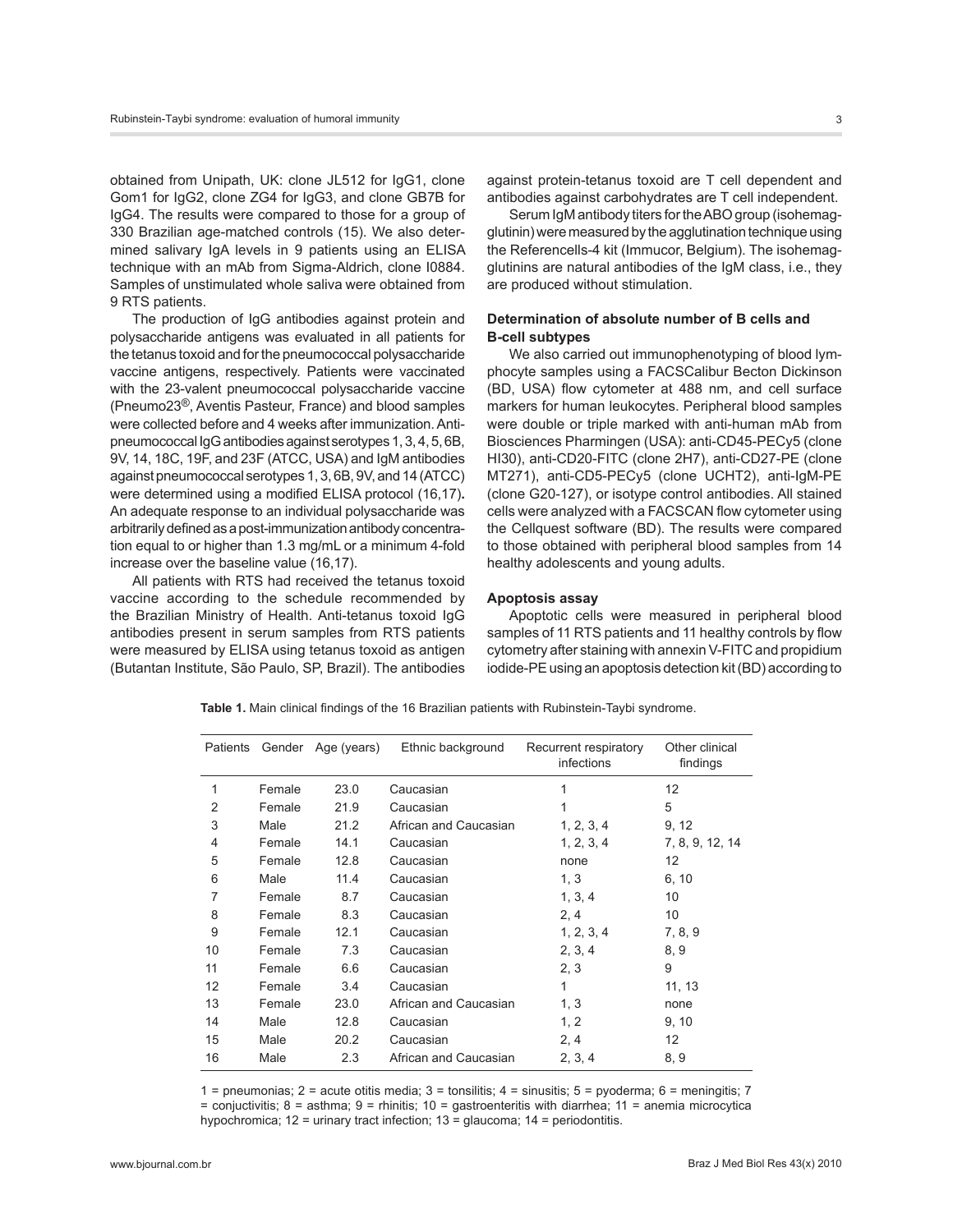manufacturer instructions. B cells were labeled with an anti-CD20-PECy5 monoclonal antibody (BD) and T cells with an anti-CD3-PECy5 monoclonal antibody (BD). All stained cells were analyzed with a FACSCalibur flow cytometer using the Cellquest software (BD) and the results were compared to those obtained with peripheral blood samples from 11 healthy young adults. Ten thousand events were acquired per sample.

#### **Statistical analysis**

Data regarding apoptosis and B-cell number were analyzed statistically by the paired or unpaired one-tailed Student *t*-test.

# **Results**

#### **Concentration of serum and salivary immunoglobulins**

Normal or elevated serum IgG levels were observed in RTS patients (see Figure 2). Compared to normal values



**Figure 2.** Serum IgG levels of patients with Rubinstein-Taybi syndrome compared to normal Brazilian references (15).



**Figure 3.** Subclass IgG levels of patients with Rubinstein-Taybi syndrome compared to normal Brazilian references (15). *A*, Serum subclass IgG1 levels. *B*, Serum subclass IgG2 levels. *C*, Serum subclass IgG3 levels. *D*, Serum subclass IgG4 levels.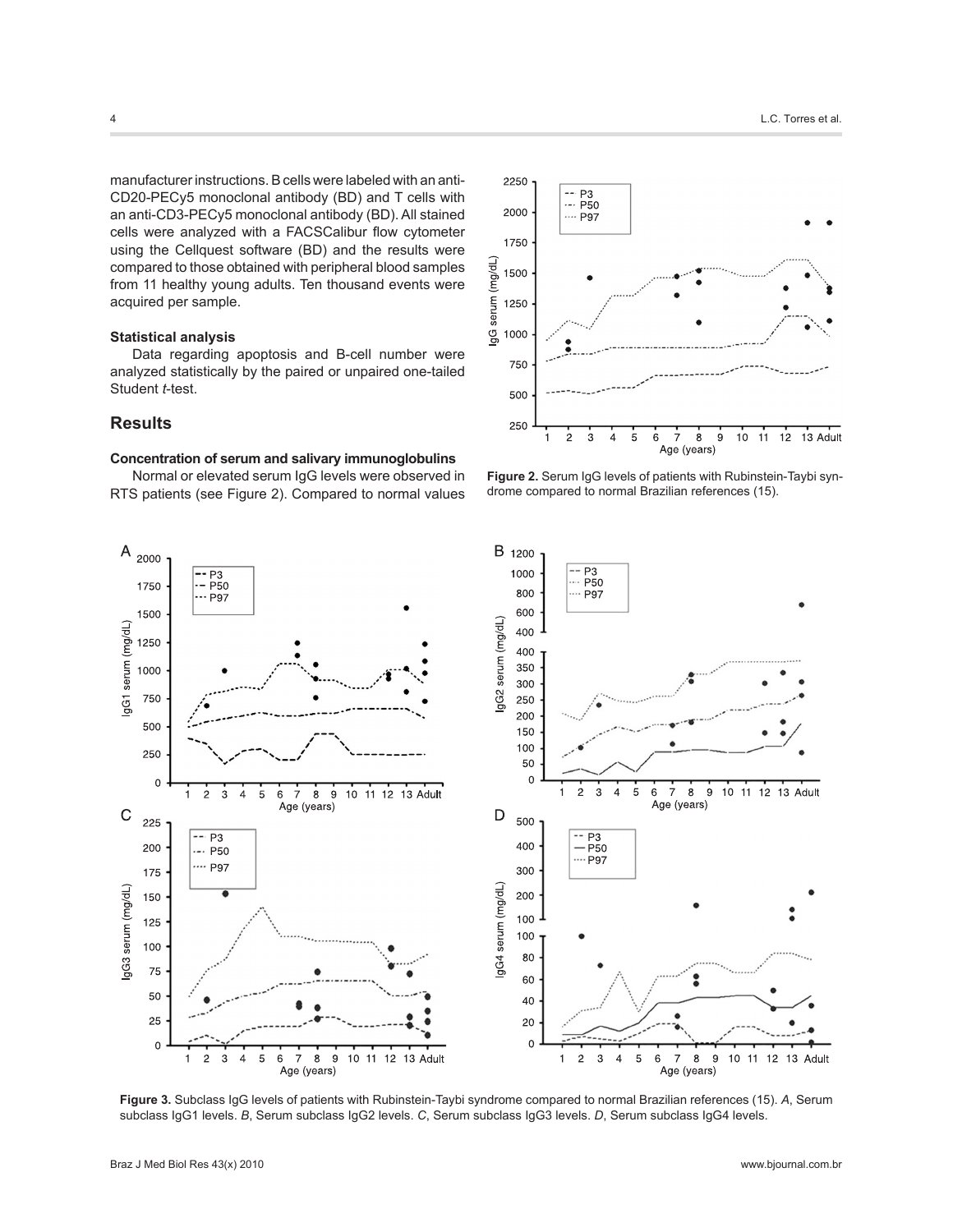for the Brazilian population, 7/16 had serum IgG levels above the 97th percentile for age, and only one had IgG levels higher than 2000 mg/dL. In 10 of the 16 RTS patients studied, IgG1 levels were higher than the 97th percentile (see Figure 3A). Only one patient had serum IgG2 below the 3rd percentile (see Figure 3B). All patients had serum IgG3 levels within normal values and 6/15 had serum IgG4 levels higher than the 97th percentile (see Figure 3C). We measured the levels of antibody IgA in salivary and serum samples from RTS patients. All patients evaluated presented normal salivary and serum IgA levels (see Figure 4A and B). Fifteen RTS patients had serum IgM levels above the 97th percentile, and 14/16 had IgM levels higher than 200 mg/dL, even in the absence of clinical signs of infection (see Figure 5).

#### **Anti-ABO titers**

We determined the titers of anti-ABO IgM antibodies in serum of RTS patients and of healthy control individuals in parallel. Most patients presented 64-1 to 128-1 anti-ABO IgM antibody titers. The anti-ABO IgM antibody titers of the RTS patients were equivalent to those of the healthy control individuals (data not shown).

#### **Anti-tetanus toxoid IgG antibody titers**

In 50% of the patients, the levels of IgG antibodies were considered to be protective and 50% responded after a booster tetanus toxoid dose (data not shown).

## **Serum concentrations of pre- and post-immunization anti-pneumococcal IgG and IgM antibodies**

All RTS patients showed significantly higher post-immunization anti-pneumococcal IgG antibody levels compared to the pre-immunization levels of the serotypes evaluated. Serotypes 1 and 14 were 4-fold higher in all patients, even in the IgG2-deficient patient 1. All patients had post-vaccine levels of anti-pneumococcal IgG equal to or higher than 1.3 mg/mL for the majority of the vaccine serotypes evaluated (see Table 2). The pre-immunization anti-pneumococcal IgM antibody levels for serotypes 1, 5, 6B, 9V, and 14 were higher in 12 RTS patients (see Table 3).

## **Absolute numbers of total B cells and B-cell subsets in peripheral blood**

Flow cytometry analysis revealed significantly higher absolute numbers of total B cells (CD20+CD45+), naive B cells (CD20<sup>+</sup>CD27<sup>-</sup>), memory B cells (CD20<sup>+</sup>CD27<sup>+</sup>), B1 subset cells (CD20<sup>+</sup>CD5<sup>+</sup>) and cell surface immunoglobulin M (sIgM+) B cells in the peripheral blood of RTS patients compared to healthy controls (see Figure 6A).

In percentile terms, there were significant differences only in the population of B1 subsets and sIgM+ B cells of the patients (data not shown). The other subpopulations of B cells did not present significant differences in percentile values compared to healthy controls (data not shown).



**Figure 4.** Salivary (A) and serum (B) IgA levels of patients with Rubinstein-Taybi syndrome (RTS) compared to normal Brazilian references (15). Note: of the 16 RTS patients evaluated, only 9 showed up to the lab for saliva collection.



**Figure 5.** Serum IgM levels of patients with Rubinstein-Taybi syndrome compared to normal Brazilian references (27).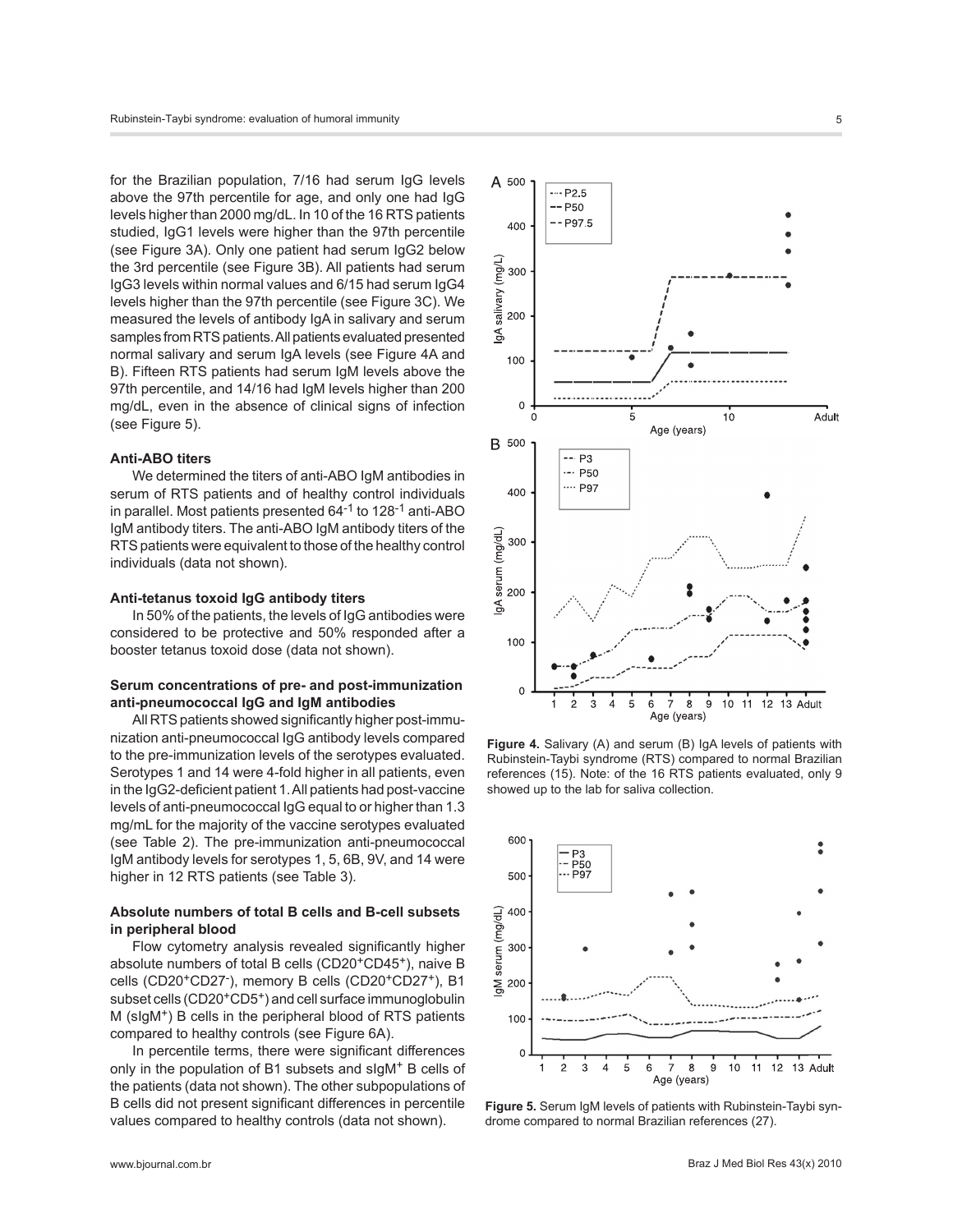## **Percentile values of apoptosis in total leukocytes and B cells in peripheral blood**

We perfomed the evaluation of apoptosis in only 11 of the 16 RTS patients because 5 did not appear for collection of blood samples. Nine of these 11 RTS patients presented higher percentages of apoptotic cells in peripheral blood samples compared to healthy controls, in determinations run in parallel. A higher rate of apoptosis was observed in the population of B cells in 9 of the 11 RTS patients evaluated (see Figure 6B), whereas 2 RTS patients were similar to control subjects (analysis run in parallel).

# **Discussion**

Regarding the humoral immune response, the main findings in RTS patients were high concentrations of serum IgM and IgG1 subclasses compared to individual healthy controls, according to age group and in the absence of clinical signs of infection. Only one patient had serum IgG2 below the 3rd percentile. Freitas et al. (13) described another Brazilian patient with RTS with periodontal diseases and recurrent respiratory infections and with high levels of serum total IgM. Xu et al. (18) measured immunoglobulin levels in mice in which they had induced inactivation of the CBP or p300 alleles. The mice with CBP inactivation had 2-fold higher IgG3 and IgM levels compared to controls, whereas the mice with p300 inactivation had normal amounts of IgG3 and IgM (18). In murine models, the loss of CBP in B cells leads to higher levels of IgG3 and IgM (18). These findings suggest that the serum concentration of IgM can be regulated by activation of CREB protein when it is phosphorylated by protein kinase A and interacts with the KIX region of CBP (19- 21). Immunophenotyping of B cells showed that the absolute numbers of naive B cells (CD20+CD27- ), total B cells (CD20+CD45+) and memory B cells (CD27<sup>+</sup>CD45<sup>+</sup>) were higher in all of our RTS patients. B1 subsets (CD20+CD5+) and sIgM+ B lymphocytes were higher both in percent and in absolute number. We demonstrated here that differences in the expression of the total B cells and their subpopulations (naive, memory, B1, and sIgM+ B cells) were statistically significant (P < 0.005) between RTS patients

**Table 2.** Response to immunization with the 23-valent pneumococcal polysaccharide vaccine: pre-immunization and post-immunization pneumococcal antibody titers in patients with Rubinstein-Taybi syndrome.

|            |              | Serotype and antibody titer |      |      |      |         |       |      |          |     |
|------------|--------------|-----------------------------|------|------|------|---------|-------|------|----------|-----|
|            | $\mathbf{1}$ | 3                           | 4    | 5    | 6B   | 9V      | 14    | 18C  | 19F      | 23F |
| Patient 1  |              |                             |      |      |      |         |       |      |          |     |
| Pre        | 0.4          | 1.0                         | 0.4  | 0.5  | 0.7  | 1.7     | 1.7   | 0.6  | 1.1      | 0.6 |
| Post       | 9.4          | 1.4                         | 10.3 | 0.8  | 3.0  | 8.9     | 23.1  | 4.2  | 4.9      | 1.5 |
| Patient 2  |              |                             |      |      |      |         |       |      |          |     |
| Pre        | 5.0          | 3.3                         | 6.1  | 2.5  | 3.9  | 1.2     | 2.5   |      | 2.2 10.8 | 2.5 |
| Post       | 43.0         | 3.2                         | 7.9  | 11.4 | 6.0  | >50.0   | 14.5  |      | 4.2 33.7 | 5.0 |
| Patient 3  |              |                             |      |      |      |         |       |      |          |     |
| Pre        | 2.6          | 2.8                         | 2.4  | 5.7  | 5.7  | 3.1     | 3.8   | 1.9  | 7.3      | 4.6 |
| Post       | 31.0         | 5.9                         | 7.0  | 46.4 | 12.9 | 6.0     | 26.1  | 10.7 | 8.4      | 4.9 |
| Patient 4  |              |                             |      |      |      |         |       |      |          |     |
| Pre        | 2.6          | 2.8                         | 4.0  | 4.6  | 2.7  | 6.4     | 7.8   | 1.6  | 12.1     | 6.6 |
| Post       | 31.0         | 5.9                         | 9.6  | 9.9  | 14.8 | 20.7    | 19.2  | 6.1  | 24.3     | 8.5 |
| Patient 5  |              |                             |      |      |      |         |       |      |          |     |
| Pre        | 3.3          | 0.8                         | 0.8  | 0.8  | 1.7  | 0.8     | 1.7   | 1.6  | 5.1      | 2.5 |
| Post       | 8.2          | 1.0                         | 3.3  | 8.2  | 3.1  | 3.9     | 4.6   |      | 5.8 21.5 | 2.9 |
| Patient 6  |              |                             |      |      |      |         |       |      |          |     |
| Pre        | 0.5          | 0.9                         | 0.2  | 1.9  | 0.8  | 0.5     | 1.9   | 0.3  | 1.1      | 0.5 |
| Post       | >50.0        | 1.6                         | 4.5  | 8.1  | 1.7  | 4.6     | >50.0 | 3.9  | 10.5     | 5.8 |
| Patient 7  |              |                             |      |      |      |         |       |      |          |     |
| Pre        | 0.5          | 0.9                         | 0.3  | 0.6  | 5.5  | 0.7     | 1.5   | 0.5  | 1.4      | 1.4 |
| Post       | 6.6          | 2.9                         | 2.0  | 2.5  | 6.4  | 2.9     | 9.4   | 5.1  | 5.5      | 2.6 |
| Patient 8  |              |                             |      |      |      |         |       |      |          |     |
| Pre        | 0.6          | 1.9                         | 5.5  | 0.7  | 3.2  | 0.4     | 1.8   | 0.4  | 1.6      | 0.8 |
| Post       | 3.8          | 3.0                         | 4.8  | 3.8  | 3.8  | 8.8     | 2.1   | 2.6  | 2.7      | 0.9 |
| Patient 9  |              |                             |      |      |      |         |       |      |          |     |
| Pre        | 0.6          | 0.9                         | 0.5  | 0.9  | 0.8  | 0.4     | 1.3   | 0.4  | 1.9      | 0.9 |
| Post       | 10.0         | 2.2                         | 1.6  | 1.3  | 1.4  | 14.5    | 25.3  | 2.6  | 2.5      | 1.4 |
| Patient 10 |              |                             |      |      |      |         |       |      |          |     |
| Pre        | 0.7          | 1.2                         | 0.5  | 1.2  | 0.8  | $6.3\,$ | 3.4   | 0.4  | 1.8      | 0.9 |
| Post       | 2.9          | 1.6                         | 1.5  | 1.9  | 0.8  | 5.9     | 21.6  | 1.3  | 2.7      | 1.2 |
| Patient 11 |              |                             |      |      |      |         |       |      |          |     |
| Pre        | 1.1          | 3.5                         | 0.5  | 1.0  | 1.0  | 0.6     | 2.5   | 11.3 | 1.9      | 1.0 |
| Post       | 5.4          | 4.8                         | 1.8  | 2.5  | 0.8  | 9.7     | 7.2   | 9.9  | 2.9      | 1.0 |
| Patient 12 |              |                             |      |      |      |         |       |      |          |     |
| Pre        | #            | #                           | #    | #    | #    | #       | #     | #    | #        | #   |
| Post       | 4.3          | 0.6                         | #    | 1.3  | 0.3  | 4.2     | 2.8   | #    | #        | #   |
| Patient 13 |              |                             |      |      |      |         |       |      |          |     |
| Pre        | 0.4          | 0.5                         | #    | 0.2  | 0.2  | 0.1     | 0.8   | #    | #        | #   |
| Post       | 11.2         | 1.6                         | #    | 2.4  | 0.4  | 16.8    | 5.5   | #    | #        | #   |
| Patient 14 |              |                             |      |      |      |         |       |      |          |     |
| Pre        | 1.4          | 1.2                         | #    | 1.2  | 5.3  | 1.0     | 1.2   | #    | #        | #   |
| Post       | 2.6          | 3.8                         | #    | 1.6  | 2.3  | 1.6     | 5.6   | #    | #        | #   |
| Patient 15 |              |                             |      |      |      |         |       |      |          |     |
| Pre        | 1.1          | 0.5                         | #    | 0.6  | 0.4  | 2.9     | 0.7   | #    | #        | #   |
| Post       | 5.7          | 4.5                         | #    | 5.2  | 17.2 | 12.7    | 49.4  | #    | #        | #   |
| Patient 16 |              |                             |      |      |      |         |       |      |          |     |
| Pre        | 1.8          | 1.6                         | #    | 0.5  | 0.7  | 6.5     | 1.7   | #    | #        | #   |
| Post       | 2.5          | 5.4                         | #    | 3.4  | 4.2  | 14.1    | 7.3   | #    | #        | #   |

Post-immunization levels ≥1.3 mg/mL or a 4-fold increase of baseline value arbitrarily defined according to references 16 and 17. #Serum samples were insufficient for the determination of antibody titers.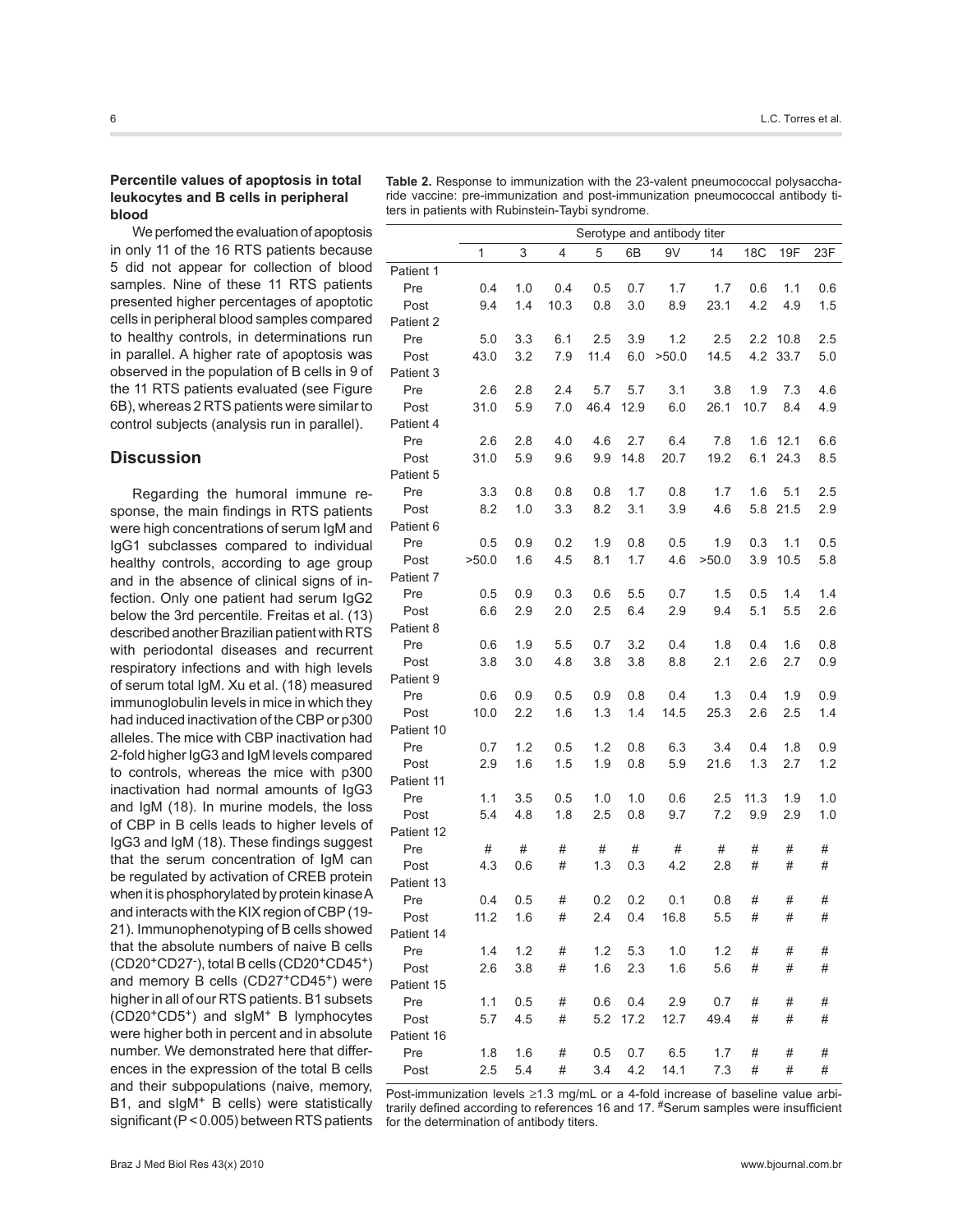|            |      | Serotype and antibody titer |      |      |      |  |  |  |  |
|------------|------|-----------------------------|------|------|------|--|--|--|--|
|            | 1    | 5                           | 6B   | 9V   | 14   |  |  |  |  |
| Patient 1  |      |                             |      |      |      |  |  |  |  |
| Pre        | 5.0  | 12.3                        | 10.5 | 5.9  | 5.1  |  |  |  |  |
| Post       | 5.7  | 13.8                        | 11.0 | 5.2  | 5.3  |  |  |  |  |
| Patient 2  |      |                             |      |      |      |  |  |  |  |
| Pre        | 3.0  | 5.6                         | 4.8  | 2.4  | 2.8  |  |  |  |  |
| Post       | 14.1 | 10.5                        | 7.4  | 9.9  | 4.2  |  |  |  |  |
| Patient 3  |      |                             |      |      |      |  |  |  |  |
| Pre        | 3.7  | 7.6                         | 6.4  | 3.2  | 4.5  |  |  |  |  |
| Post       | 4.7  | 10.9                        | 6.6  | 5.2  | 5.2  |  |  |  |  |
| Patient 4  |      |                             |      |      |      |  |  |  |  |
| Pre        | 1.0  | 2.6                         | 1.9  | 1.3  | 1.1  |  |  |  |  |
| Post       | 2.8  | 4.7                         | 2.4  | 4.3  | 1.2  |  |  |  |  |
| Patient 5  |      |                             |      |      |      |  |  |  |  |
| Pre        | 1.8  | 3.7                         | 2.9  | 1.8  | 2.0  |  |  |  |  |
| Post       | 5.7  | 8.1                         | 3.9  | 4.5  | 3.2  |  |  |  |  |
| Patient 6  |      |                             |      |      |      |  |  |  |  |
| Pre        | 2.4  | 6.1                         | 5.9  | 2.2  | 2.8  |  |  |  |  |
| Post       | 3.2  | 6.4                         | 4.4  | 3.4  | 3.3  |  |  |  |  |
| Patient 7  |      |                             |      |      |      |  |  |  |  |
| Pre        | 1.8  | 4.5                         | 3.8  | 1.9  | 2.0  |  |  |  |  |
| Post       | 2.6  | 5.5                         | 4.6  | 2.5  | 2.2  |  |  |  |  |
| Patient 8  |      |                             |      |      |      |  |  |  |  |
| Pre        | 1.7  | 4.2                         | 3.6  | 1.8  | 2.1  |  |  |  |  |
| Post       | 2.5  | 5.4                         | 4.5  | 4.3  | 3.2  |  |  |  |  |
| Patient 9  |      |                             |      |      |      |  |  |  |  |
| Pre        | 5.3  | 13.2                        | 11.1 | 6.4  | 6.3  |  |  |  |  |
| Post       | 7.5  | 18.9                        | 14.6 | 8.7  | 10.9 |  |  |  |  |
| Patient 10 |      |                             |      |      |      |  |  |  |  |
| Pre        | 6.2  | 14.7                        | 11.2 | 6.0  | 4.4  |  |  |  |  |
| Post       | 7.6  | 19.8                        | 14.2 | 12.3 | 5.7  |  |  |  |  |
| Patient 11 |      |                             |      |      |      |  |  |  |  |
| Pre        | 3.9  | 8.2                         | 6.3  | 3.2  | 3.7  |  |  |  |  |
| Post       | 5.3  | 10.9                        | 6.0  | 7.5  | 4.6  |  |  |  |  |
| Patient 12 |      |                             |      |      |      |  |  |  |  |
| Pre        | 3.6  | 4.0                         | 3.6  | 3.8  | 4.2  |  |  |  |  |
| Post       | 3.7  | 4.8                         | 4.1  | 3.7  | 5.7  |  |  |  |  |
| Patient 13 |      |                             |      |      |      |  |  |  |  |
| Pre        | 2.5  | 2.4                         | 3.6  | 4.2  | 2.9  |  |  |  |  |
| Post       | 3.5  | 3.3                         | 4.4  | 4.8  | 3.3  |  |  |  |  |
| Patient 14 |      |                             |      |      |      |  |  |  |  |
| Pre        | 2.0  | 1.8                         | 2.6  | 2.9  | 2.3  |  |  |  |  |
| Post       | 2.6  | 2.9                         | 2.4  | 2.6  | 2.4  |  |  |  |  |
| Patient 15 |      |                             |      |      |      |  |  |  |  |
| Pre        | 2.0  | 1.9                         | 2.7  | 2.8  | 2.4  |  |  |  |  |
| Post       | 2.6  | 3.5                         | 3.3  | 3.1  | 3.0  |  |  |  |  |
| Patient 16 |      |                             |      |      |      |  |  |  |  |
| Pre        | 1.1  | 1.1                         | 1.5  | 1.5  | 1.2  |  |  |  |  |
| Post       | 1.1  | 1.2                         | 1.5  | 1.7  | 1.4  |  |  |  |  |

**Table 3.** Pre-immunization and post-immunization anti-pneumococcal IgM antibody levels (mg/mL) for the different serotypes (1, 5, 6B, 9V, and 14).



**Figure 6.** *A*, Flow cytometry analysis of the absolute number of total, subsets and sIgM+ B lymphocytes in peripheral blood samples from patients with Rubinstein-Taybi syndrome (RTS; N = 16) compared to healthy controls (N = 16). *B*, High percentage of apoptosis in the total leukocytes and B cells of RTS patients (N  $= 11$ ) compared to healthy controls (N = 11). Data are reported as means  $\pm$  SD. P = RTS patients; C = healthy controls; sIgM = cellular surface immunoglobulin M. \*P < 0.005, compared to healthy controls (Student *t-*test).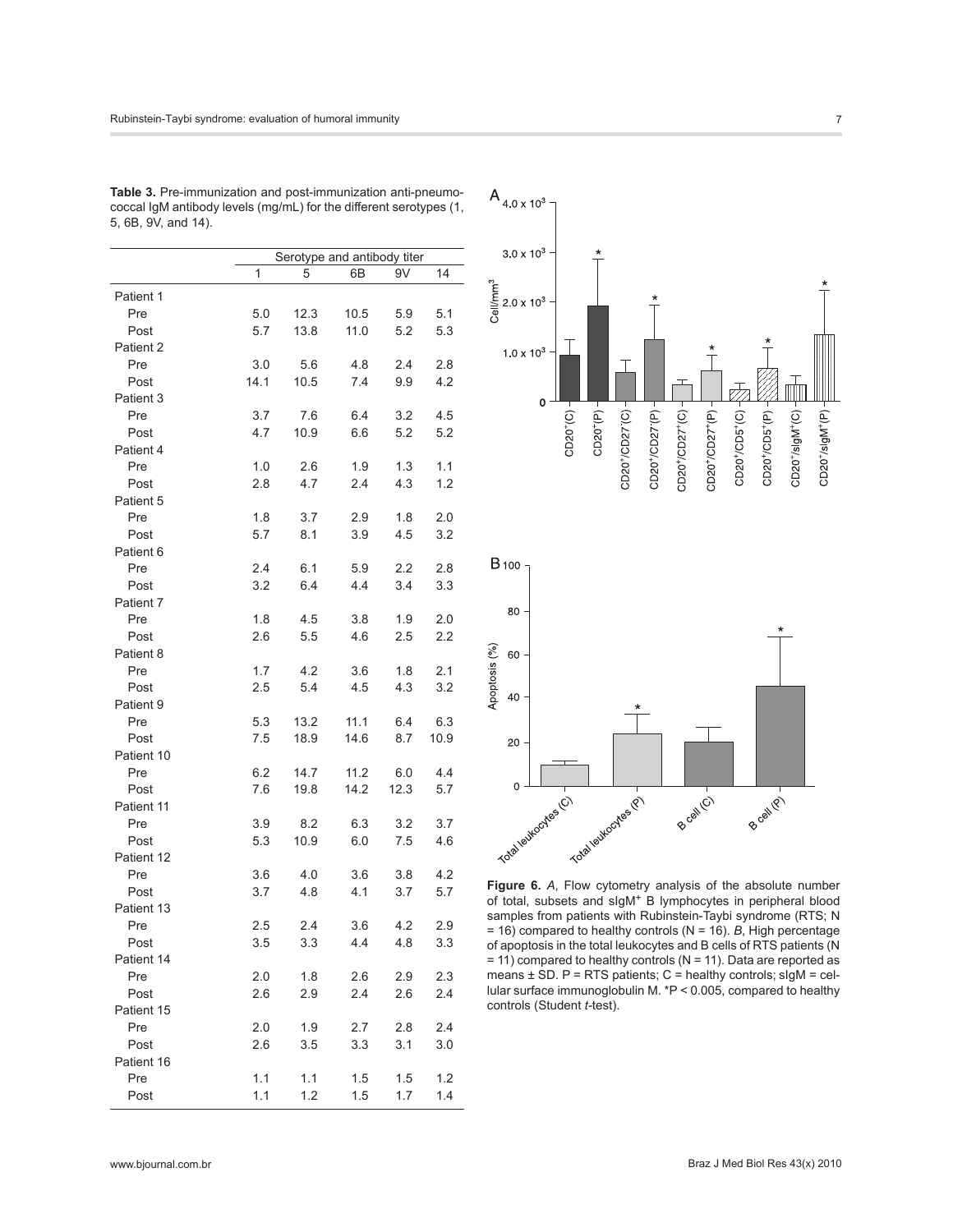and control subjects. These findings suggest that the lymphocytosis detected in patients predominantly involves B lymphocytes. Based on the literature, we know that both *CBP* and *p300* genes are essential to maintain B-cell homeostasis in peripheral blood and that *CBP*, in particular, is involved in the normal differentiation of these cells (22,23). In 45-56% of patients with RTS, there is association with mutations of the *CREBBP* gene (7). Genetic analyses of the 16 RTS patients in the present study are in progress. Preliminary data have demonstrated mutation or deletion in the *CBP* gene in 7 of the 16 RTS patients.

The patients studied here, had presented recurrent respiratory infections mainly in the first decade of life. All RTS patients presented post-vaccinal levels of antipolysaccharide pneumococcal IgG considered to be protective against most of the 10 serotypes of the 23-valent pneumococcal vaccine tested. The protective antibody responses to polysaccharides observed in our study are in contrast to the findings of Naimi et al. (24) who showed a defective anti-polysaccharide antibody response in three RTS patients. Our results showed that RTS patients did not present defects in the production of antibodies against both T-dependent (anti-tetanus toxoid IgG) and T-independent (anti-pneumococcal IgG) antigens.

The recurrent respiratory infections of our RTS patients were responsive to penicillin derivatives and were most probably caused by encapsulated bacteria, mainly pneumococci. Antibodies are well known to be critical for protective immunity against pneumococcal infections (25). How can we explain a normal antibody response of our RTS patients to pneumococcal polysaccharides despite their susceptibility to respiratory bacterial infections? One possibility is a defect in the activation of NF-κB by CBP. Some investigators have suggested that recruitment of CBP to p65-containing NF-κB complexes is essential for transcriptional activity, and that this interaction between p65 and CBP is a prerequisite for efficient transcription by NF-κB (19-21).

Our RTS patients also had a reduction of infectious episodes with age and they did not present quantitative deficiencies in immunoglobulin levels, or in specific antibody production to both polysaccharide and protein antigens, or in the percent and the absolute number of B cells. In addition to the importance of the CBP gene for the transcriptional activity of NF-kB, the hypothesis exists that the loss of CBP in patients with RTS can interfere with a complete activation of NF-kB and thus impair the immune response directed against extracellular pathogens that are dependent on the pathway of NF-kB transcription. Another possible explanation of the recurrent respiratory infections by extracellular bacteria that infected our patients even in the presence of protective levels of specific antibodies would be that the production of anti-IgG pneumococcal polysaccharides is not effective in eliminating the pathogen due to low avidity of these antibodies for the antigen. This involves the maturation of the affinity of antibodies for antigens that occurs through cellular signaling by costimulatory molecules and also by the action of cytokines from the interaction of activated T and B lymphocytes.

Our results demonstrated a persistent leukocytosis in RTS patients even in the absence of clinical signs of infection (11,000 to  $26,000/\text{mm}^3$ ) in 12 of 16 subjects (data not shown). To determine whether the cause of persistent leukocytosis was linked to defects in the intrinsic pathway of cellular apoptosis in RTS patients, we determined the rate of apoptosis in their peripheral blood and detected a higher percentage of apoptosis in total leukocytes and B cells of 9 of 11 RTS patients compared to healthy controls. Studies in murine models suggest that the high percentage of B-cell apoptosis in our patients with RTS is due to decreased expression of protein BCL-2 by these cells. BCL-2 is the first member of the family of five anti-apoptotic proteins (BCL-2, BCL-XL, BfL-1, and McL-1) that resides in the mitochondria and in the endoplasmic reticulum**.** Some investigators have shown that the *CREBBP* gene functions as an important factor for survival and protection against cellular apoptosis (26,27). In transgenic mice that express a dominant-negative CREB construct, there was higher apoptosis after activation of these cells (26,27). Reduced levels of BCL-2 protein were observed in the B lymphocytes of these transgenic mice (23,27).

Xiang et al. (28) have shown that mutations in CREB result in significantly reduced protein levels and gene expression of BCL-2 in B lymphocytes, and BCL-2 is essential for the survival of B cells. Thus, CREB is essential for basal expression of BCL-2 and to increase the BCL-2 levels after activation of B cells (28). Wilson et al. (29) have demonstrated that CREB is an important transcription factor of gene BCL-2 in B cells, and that after the activation of these cells, CREB interacts with the BCL-2 promoter, enabling the gene expression of BCL-2, which culminates in the protection of the cells from apoptosis**.** How to explain the persistent leukocytosis (lymphocytosis) with the high rate of apoptosis of total leukocytes and B lymphocytes observed in patients with RTS? We know that BCL-2 has an important role in saving the cells from apoptosis, but also in inhibiting cell proliferation. Thus, reduced BCL-2 levels promote an increase of apoptosis and also of cell proliferation (leukocytosis - lymphocytosis). Some investigators have shown that BCL-2 can inhibit apoptosis and cell proliferation by regulating the expression of another gene called c-MYC (30). We hypothesized that the patients with RTS had reduced levels of Bcl-2, promoting an increased percentage of apoptosis and of cellular proliferation.

When evaluating the humoral immune response of 16 RTS patients, we demonstrated that most had normal levels of total serum IgG, IgG2 subclass and anti-polysaccharide IgG antibodies. However, they presented high IgM and IgG1 concentrations. The only patient with low IgG2 levels presented a normal anti-polysaccharide antibody response. We do not consider this patient to have antibody deficiency.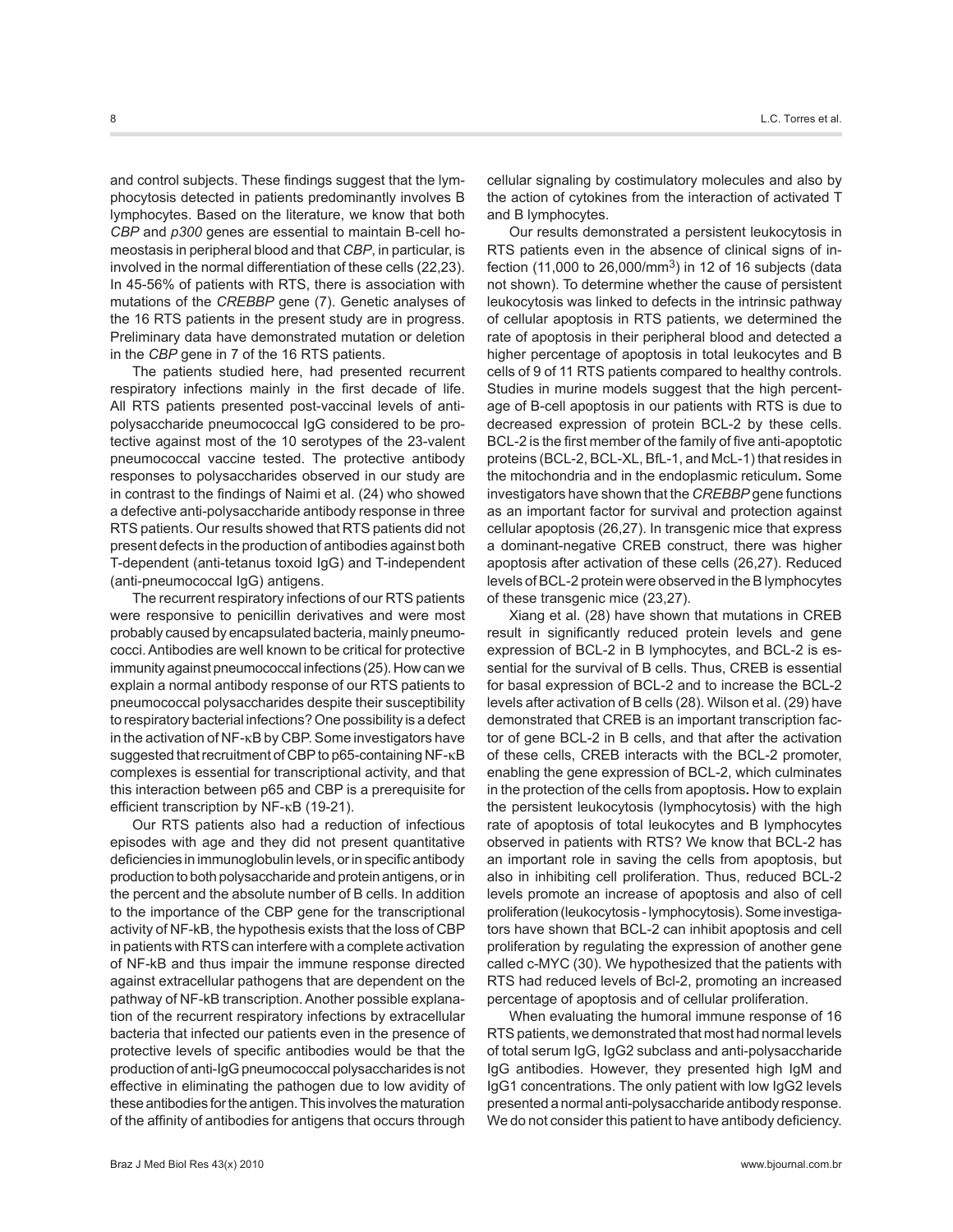Despite an apparently normal humoral immunity, the patients presented recurrent respiratory infections caused by extracellular bacteria*.*

In conclusion, the RTS patients evaluated in the present study did not show deficiency of the humoral immune response. However, our findings showed signs of B cell dysregulation in these patients. Further investigation of the cellular and molecular mechanisms involved in the immune response and in the regulation of B-cell apoptosis

# **References**

- 1. Rubinstein JH. Broad thumb-hallux (Rubinstein-Taybi) syndrome 1957-1988. *Am J Med Genet Suppl* 1990; 6: 3-16.
- 2. Hamosh A, Scott AF, Amberger J, Bocchini C, Valle D, McKusick VA. Online Mendelian Inheritance in Man (OMIM), a knowledgebase of human genes and genetic disorders. *Nucleic Acids Res* 2002; 30: 52-55.
- 3. Hennekam RC, Stevens CA, Van de Kamp JJ. Etiology and recurrence risk in Rubinstein-Taybi syndrome. *Am J Med Genet Suppl* 1990; 6: 56-64.
- 4. Hennekam RC. Rubinstein-Taybi syndrome. *Eur J Hum Genet* 2006; 14: 981-985.
- 5. Stevens CA, Carey JC, Blackburn BL. Rubinstein-Taybi syndrome: a natural history study. *Am J Med Genet Suppl* 1990; 6: 30-37.
- 6. Lacombe D, Saura R, Taine L, Battin J. Confirmation of assignment of a locus for Rubinstein-Taybi syndrome gene to 16p13.3. *Am J Med Genet* 1992; 44: 126-128.
- 7. Bartsch O, Schmidt S, Richter M, Morlot S, Seemanova E, Wiebe G, et al. DNA sequencing of CREBBP demonstrates mutations in 56% of patients with Rubinstein-Taybi syndrome (RSTS) and in another patient with incomplete RSTS. *Hum Genet* 2005; 117: 485-493.
- 8. Roelfsema JH, White SJ, Ariyurek Y, Bartholdi D, Niedrist D, Papadia F, et al. Genetic heterogeneity in Rubinstein-Taybi syndrome: mutations in both the CBP and EP300 genes cause disease. *Am J Hum Genet* 2005; 76: 572-580.
- 9. Foley P, Bunyan D, Stratton J, Dillon M, Lynch SA. Further case of Rubinstein-Taybi syndrome due to a deletion in EP300. *Am J Med Genet A* 2009; 149A: 997-1000.
- 10. Rivas F, Fragoso R, Ramos-Zepeda R, Vaca G, Hernandez A, Gonzalez-Quiroga G, et al. Deficient cell immunity and mild intermittent hyperaminoacidemia in a patient with the Rubinstein-Taybi syndrome. *Acta Paediatr Scand* 1980; 69: 123-125.
- 11. Villella A, Bialostocky D, Lori E, Meyerson H, Hostoffer RW. Rubinstein-Taybi syndrome with humoral and cellular defects: a case report. *Arch Dis Child* 2000; 83: 360-361.
- 12. Ming JE, Stiehm ER, Graham JM Jr. Immunodeficiency as a component of recognizable syndromes. *Am J Med Genet* 1996; 66: 378-398.
- 13. Freitas NM, Imbronito AV, La Scala CS, Lotufo RF, Pustiglioni FE. Periodontal disease in a Rubinstein-Taybi syndrome patient: case report. *Int J Paediatr Dent* 2006; 16: 292-296.
- 14. Torres LC, de Lourdes Lopes CM, Delboni TP, Okay TS, Carneiro-Sampaio M, Sugayama S. Rubinstein-Taybi syndrome: a female patient with a *de novo* reciprocal translocation t(2; 16)(q36.3; p13.3) and dysgranulopoiesis. *Clinics*

are necessary to clarify the alterations observed in the affected patients.

# **Acknowledgments**

The authors thank the patients, their families, the Brazilian RTS support group (http://www.artsbrasil.org.br), as well as FAPESP (#02/05880-4 and #07/56491-1) for financial support.

2010; 65: 107-109.

- 15. Naspitz CK, Solé D, Carneiro-Sampaio MM, Gonzalez CH. Serum levels of IgG, IgM, and IgA in healthy Brazilian children. *J Pediatr* 1982; 62: 121-126.
- 16. Sorensen RU, Hidalgo H, Moore C, Leiva LE. Post-immunization pneumococcal antibody titers and IgG subclasses. *Pediatr Pulmonol* 1996; 22: 167-173.
- 17. Sorensen RU, Leiva LE, Javier FC III, Sacerdote DM, Bradford N, Butler B, et al. Influence of age on the response to *Streptococcus pneumoniae* vaccine in patients with recurrent infections and normal immunoglobulin concentrations. *J Allergy Clin Immunol* 1998; 102: 215-221.
- 18. Xu W, Fukuyama T, Ney PA, Wang D, Rehg J, Boyd K, et al. Global transcriptional coactivators CREB-binding protein and p300 are highly essential collectively but not individually in peripheral B cells. *Blood* 2006; 107: 4407-4416.
- 19. Zhong H, Voll RE, Ghosh S. Phosphorylation of NF-kappa B p65 by PKA stimulates transcriptional activity by promoting a novel bivalent interaction with the coactivator CBP/p300. *Mol Cell* 1998; 1: 661-671.
- 20. Parker D, Ferreri K, Nakajima T, LaMorte VJ, Evans R, Koerber SC, et al. Phosphorylation of CREB at Ser-133 induces complex formation with CREB-binding protein via a direct mechanism. *Mol Cell Biol* 1996; 16: 694-703.
- 21. Gerritsen ME, Williams AJ, Neish AS, Moore S, Shi Y, Collins T. CREB-binding protein/p300 are transcriptional coactivators of p65. *Proc Natl Acad Sci U S A* 1997; 94: 2927-2932.
- 22. Rebel VI, Kung AL, Tanner EA, Yang H, Bronson RT, Livingston DM. Distinct roles for CREB-binding protein and p300 in hematopoietic stem cell self-renewal. *Proc Natl Acad Sci U S A* 2002; 99: 14789-14794.
- 23. Zhang CY, Wu YL, Boxer LM. Impaired proliferation and survival of activated B cells in transgenic mice that express a dominant-negative cAMP-response element-binding protein transcription factor in B cells. *J Biol Chem* 2002; 277: 48359- 48365.
- 24. Naimi DR, Munoz J, Rubinstein J, Hostoffer RW Jr. Rubinstein-Taybi syndrome: an immune deficiency as a cause for recurrent infections. *Allergy Asthma Proc* 2006; 27: 281- 284.
- 25. Carneiro-Sampaio M, Coutinho A. Immunity to microbes: lessons from primary immunodeficiencies. *Infect Immun* 2007; 75: 1545-1555.
- 26. Barton K, Muthusamy N, Chanyangam M, Fischer C, Clendenin C, Leiden JM. Defective thymocyte proliferation and IL-2 production in transgenic mice expressing a dominant-